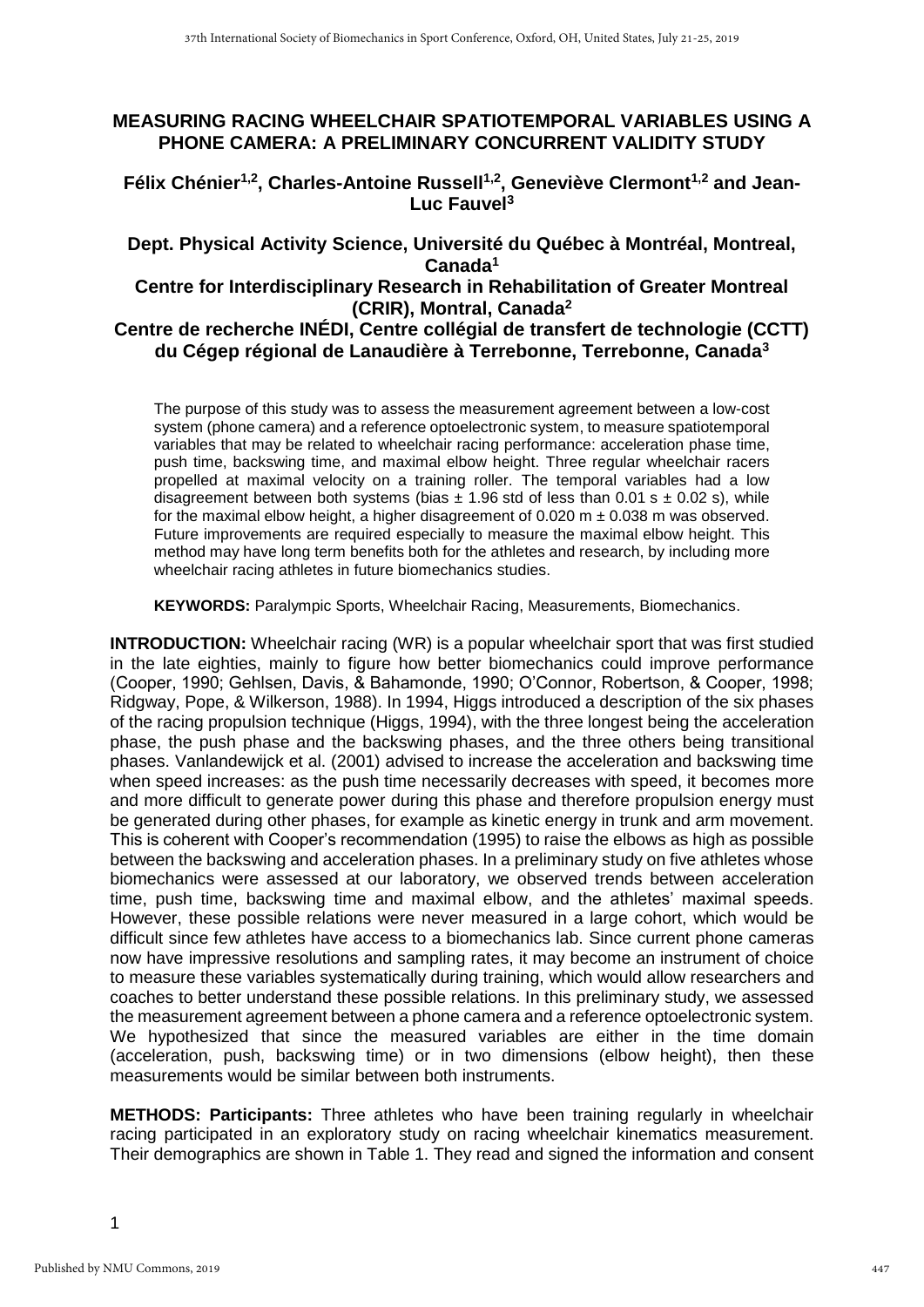form approved by the Research Ethics Committee of the Centre for Interdisciplinary Research in Rehabilitation of Greater Montreal (CRIR) before the experiments.

| <b>Athlete</b> | Sex | Aae | Height           | Pathology                   | Racing<br><b>Class</b> | Racing<br>experience | Max speed<br>on rollers |
|----------------|-----|-----|------------------|-----------------------------|------------------------|----------------------|-------------------------|
|                |     | 28  | $1.61 \text{ m}$ | SCI T6 AIS A                | T53                    | 2 years              | $5.3 \text{ m/s}$       |
|                |     | 38  | $1.60 \text{ m}$ | SCI T <sub>10</sub> AIS B   | T54                    | 5.5 years            | $6.6$ m/s               |
|                | м   | 31  | 1.74 $m$         | <b>Right Tibial Amputee</b> | T54                    | 12 years             | 12.2 $m/s$              |

<span id="page-1-0"></span>

| Table 1: Athletes' demographics |  |  |
|---------------------------------|--|--|
|---------------------------------|--|--|

**Task:** The athletes propelled their own unmodified racing wheelchair on a training roller identical to the one they use during their regular training. They were told to accelerate as fast as they can and attempt to maintain a maximal speed for at least 30 seconds.

**Instrumentation:** *Reference system*: Active markers were placed on the athletes' left lateral elbow epicondyle and glove, as shown in Figure [1a](#page-1-1). The tridimensional position of the active markers was measured at a sampling frequency of 70 Hz using four Optotrak bars (NDI) placed in front, behind and on both sides of the training roller. Prior to the task, the left ulnar styloid process and the left rear wheel's centre were probed and expressed relative to the glove markers and to the global reference frame, respectively. *Low-cost system*: Reflective markers were placed on the athletes' left lateral elbow epicondyle and left ulnar styloid process as shown in Figure [1a](#page-1-1). The bidimensional position of the reflective markers was measured in the sagittal plane at a resolution of 720p and at a sampling frequency of 240 Hz using an iPhone SE placed on a tripod at a distance of 3.66 meters from the training roller's midline. Figure [1b](#page-1-1) shows an excerpt of the phone camera's field of view. Both systems were synchronized using a sync LED controlled by the Optotrak software and recorded by the phone camera.



<span id="page-1-1"></span>**Figure 1: Experimental setup. (a) Placement of the reflective and active markers on the athletes. (b) Excerpt from the slow-motion video filmed by the phone camera.**

**Data processing:** *Reference system:* The position of the ulnar styloid process was calculated from the position of the glove's rigid-body cluster, and the position of the lateral elbow epicondyle was measured directly. Both markers' positions were expressed relative to the left rear wheel's centre. *Low-cost system:* The positions of the ulnar styloid process and lateral epicondyle were measured with Kinovea 0.8.25 (Charmant, 2017) using the phone videos. The length calibration was based on the known diameter of the rear wheel, and the origin of the coordinate system was set to the left rear wheel's centre. *Data analysis:* Data from both systems were analysed using the same method in Matlab (Mathworks). The push cycles were divided automatically into three phases: 1) acceleration phase, which started when the elbow reached its highest position; 2) push phase, which started when the sagittal distance between the ulnar styloid and the pushrim reached less than to 2 cm; and 3) backswing phase, which started when the same distance reached more than to 2 cm. Only the pushes 15 to 45, which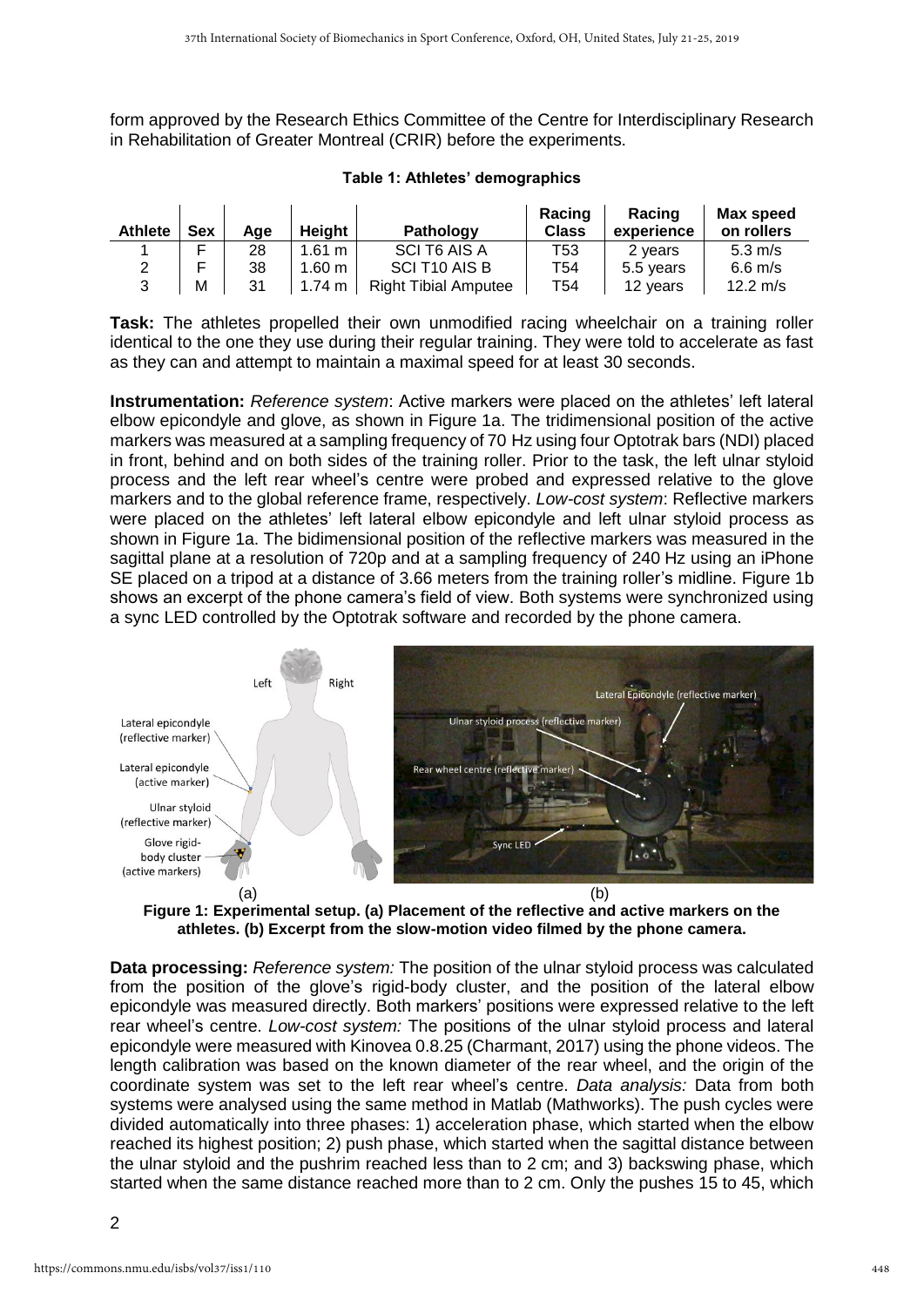generally corresponded to steady-state maximal velocity, were analysed. The acceleration time, push time, backswing time and maximal elbow height were calculated for the 30 cycles × 3 athletes and compared between both systems using Bland-Altman plots.

**RESULTS:** The Bland-Altman plots are shown in Figure [2.](#page-2-0) For the acceleration time, both systems had an absolute disagreement (bias  $\pm$  1.96 std) of (0.003 s  $\pm$  0.023 s) and a relative disagreement of (3.1%  $\pm$  23.5%). The absolute and relative disagreements were of (0.004 s  $\pm$ 0.017 s) and  $(1.5\% \pm 7.9\%)$  for the push time, of  $(-0.006 \text{ s } \pm 0.017 \text{ s})$  and  $(-2.9\% \pm 7.6\%)$  for the backswing time, and of (0.020 m  $\pm$  0.038 m) and (3.4%  $\pm$  6.5%) for the elbow height.



<span id="page-2-0"></span>**Figure 2: Bland-Altman plots showing the measurement agreement between from both systems. The bold line is the bias and the dotted lines are ±1.96 standard deviation (which include 95% of the points).**

#### **DISCUSSION:**

The highest disagreement in time measurement was with the acceleration time, with a 1.96 × standard value of 0.023 s. This time is in a similar order than the sampling time of the Optotrak ( $1/70$  Hz = 0.014 s) and suggests that using a phone camera is nearly equivalent to using an Optotrak to measure these temporal variables. However, since the acceleration time is so short, even the Optotrak may not be sufficiently precise to measure differences of acceleration time, at least on a push-by-push basis. Indeed, an absolute disagreement of 0.023 s created a relative disagreement of 23.5% during this phase, which prevents measuring subtle improvements in the athlete's propulsion technique. However, if only the average propulsion pattern needs to be assessed, the disagreement falls considerably (to 3.1% in our results), which may be sufficient to compare different athletes or to evaluate their average propulsion technique.